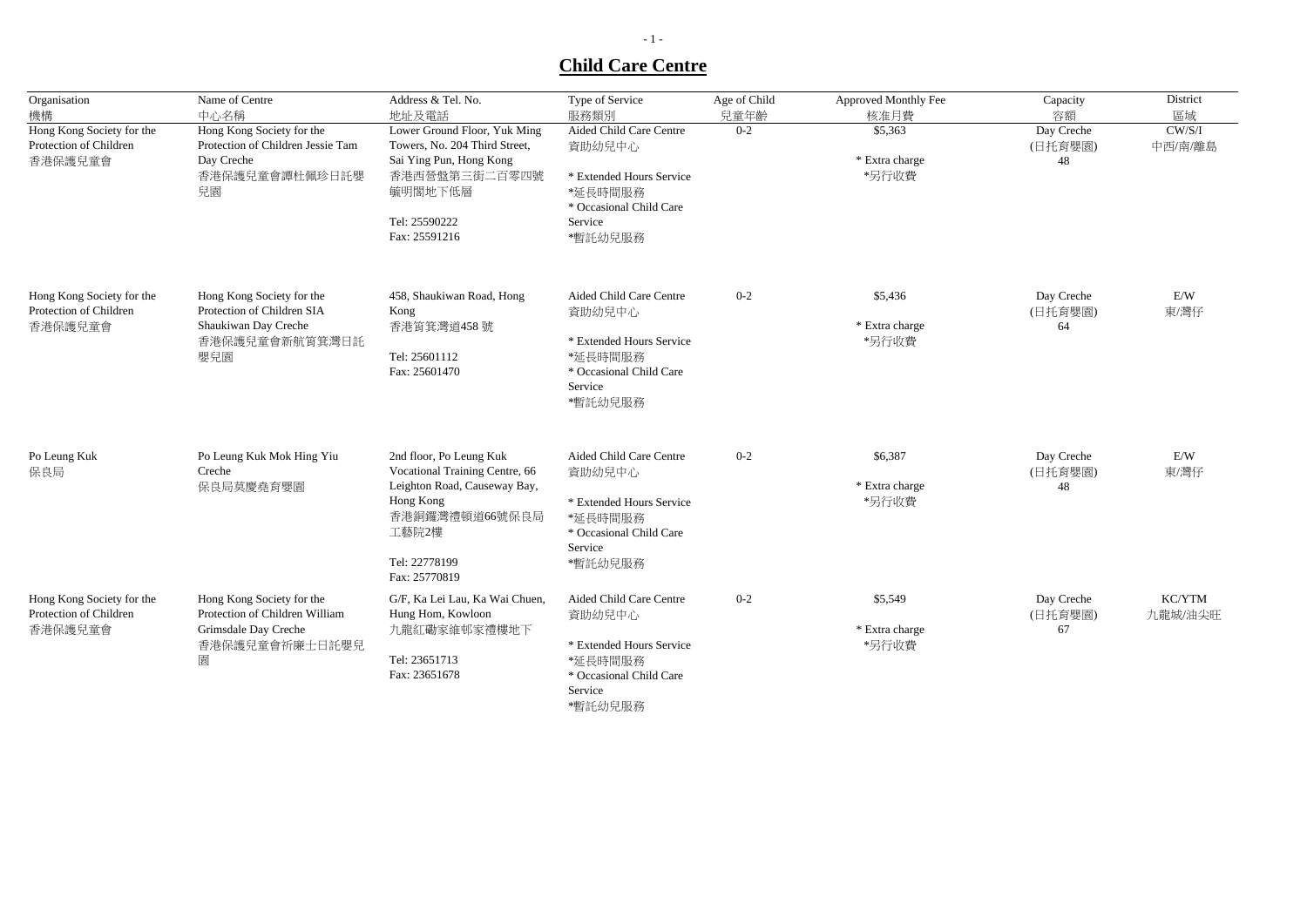| Organisation            | Name of Centre                  | Address & Tel. No.                                           | Type of Service           | Age of Child | Approved Monthly Fee                 | Capacity                    | District |
|-------------------------|---------------------------------|--------------------------------------------------------------|---------------------------|--------------|--------------------------------------|-----------------------------|----------|
| 機構                      | 中心名稱                            | 地址及電話                                                        | 服務類別                      | 兒童年齡         | 核准月費                                 | 容額                          | 區域       |
|                         | Kingston Children Centre        | G/F., 14 Cumberland Road,                                    | Private Child Care Centre | $0 - 3$      | Half Day Creche                      | Half Day Creche             | KC/YTM   |
|                         | 京斯敦幼兒園                          | Kowloon Tong, Kowloon                                        | 私營幼兒中心                    |              | (半日育嬰園)                              | (半日育嬰園)                     | 九龍城/油尖旺  |
|                         |                                 | 九龍九龍塘金巴倫道14號地下                                               |                           |              | AM & PM Sessions                     | AM & PM Sessions            |          |
|                         |                                 |                                                              |                           |              | (上午及下午組)                             | (上午及下午組)                    |          |
|                         |                                 | Tel: 23379049                                                |                           |              | 5 days per week                      | 18                          |          |
|                         |                                 | Fax: 23377382                                                |                           |              | (每星期五天)                              |                             |          |
|                         |                                 |                                                              |                           |              | \$9,300                              | Half Day Nursery            |          |
|                         |                                 |                                                              |                           |              | 4 days per week                      | (半日幼兒園)<br>AM & PM Sessions |          |
|                         |                                 |                                                              |                           |              | (每星期四天)<br>\$8,300                   | (上午及下午組)                    |          |
|                         |                                 |                                                              |                           |              | 3 days per week                      | 40                          |          |
|                         |                                 |                                                              |                           |              | (每星期三天)                              |                             |          |
|                         |                                 |                                                              |                           |              | \$7,300                              |                             |          |
|                         |                                 |                                                              |                           |              |                                      |                             |          |
|                         |                                 |                                                              |                           |              |                                      |                             |          |
|                         |                                 |                                                              |                           |              | Half Day Nursery                     |                             |          |
|                         |                                 |                                                              |                           |              | (半日幼兒園)                              |                             |          |
|                         |                                 |                                                              |                           |              | AM & PM Sessions                     |                             |          |
|                         |                                 |                                                              |                           |              | (上午及下午組)                             |                             |          |
|                         |                                 |                                                              |                           |              | \$9,300                              |                             |          |
| Kidsworld International | Childtime International Nursery | G/F, No.1 Dorset Crescent, Kowloon Private Child Care Centre |                           | $2 - 3$      | Half Day Nursery                     | Half Day Nursery            | KC/YTM   |
| Limited                 | 圓圓國際幼兒園                         | Tong, Kowloon                                                | 私營幼兒中心                    |              | (半日幼兒園)                              | (半日幼兒園)                     | 九龍城/油尖旺  |
| 鹿兒國際小童學園有限公司            |                                 | 九龍九龍塘多實街1號地下                                                 |                           |              | AM Session                           | AM & PM Sessions            |          |
|                         |                                 |                                                              |                           |              | (上午組)                                | (上午及下午組)                    |          |
|                         |                                 | Tel: 23370822                                                |                           |              | 5 days per week/3 hours              | 42                          |          |
|                         |                                 | Fax: 23372330                                                |                           |              | (每星期五天/每天三小時)                        |                             |          |
|                         |                                 |                                                              |                           |              | \$10,390<br>3 days per week/3 hours  |                             |          |
|                         |                                 |                                                              |                           |              | (每星期三天/每天三小時)                        |                             |          |
|                         |                                 |                                                              |                           |              | \$7,180                              |                             |          |
|                         |                                 |                                                              |                           |              | 2 days per week/3 hours              |                             |          |
|                         |                                 |                                                              |                           |              | (每星期兩天/每天三小時)                        |                             |          |
|                         |                                 |                                                              |                           |              | \$6,320                              |                             |          |
|                         |                                 |                                                              |                           |              | 1 day per week/3 hours               |                             |          |
|                         |                                 |                                                              |                           |              | (每星期一天/每天三小時)                        |                             |          |
|                         |                                 |                                                              |                           |              | \$4,080<br>5 days per week/1.5 hours |                             |          |
|                         |                                 |                                                              |                           |              | (每星期五天/每天一個半小時)                      |                             |          |
|                         |                                 |                                                              |                           |              | \$7,180                              |                             |          |
|                         |                                 |                                                              |                           |              | 3 days per week/1.5 hours            |                             |          |
|                         |                                 |                                                              |                           |              | (每星期三天/每天一個半小時)                      |                             |          |
|                         |                                 |                                                              |                           |              | \$5,030                              |                             |          |
|                         |                                 |                                                              |                           |              | 2 days per week/1.5 hours            |                             |          |
|                         |                                 |                                                              |                           |              | (每星期兩天/每天一個半小時)                      |                             |          |
|                         |                                 |                                                              |                           |              | \$4,330<br>1 day per week/1.5 hours  |                             |          |
|                         |                                 |                                                              |                           |              | (每星期一天/每天一個半小時)                      |                             |          |
|                         |                                 |                                                              |                           |              | \$2,990                              |                             |          |
|                         |                                 |                                                              |                           |              |                                      |                             |          |

- 2 -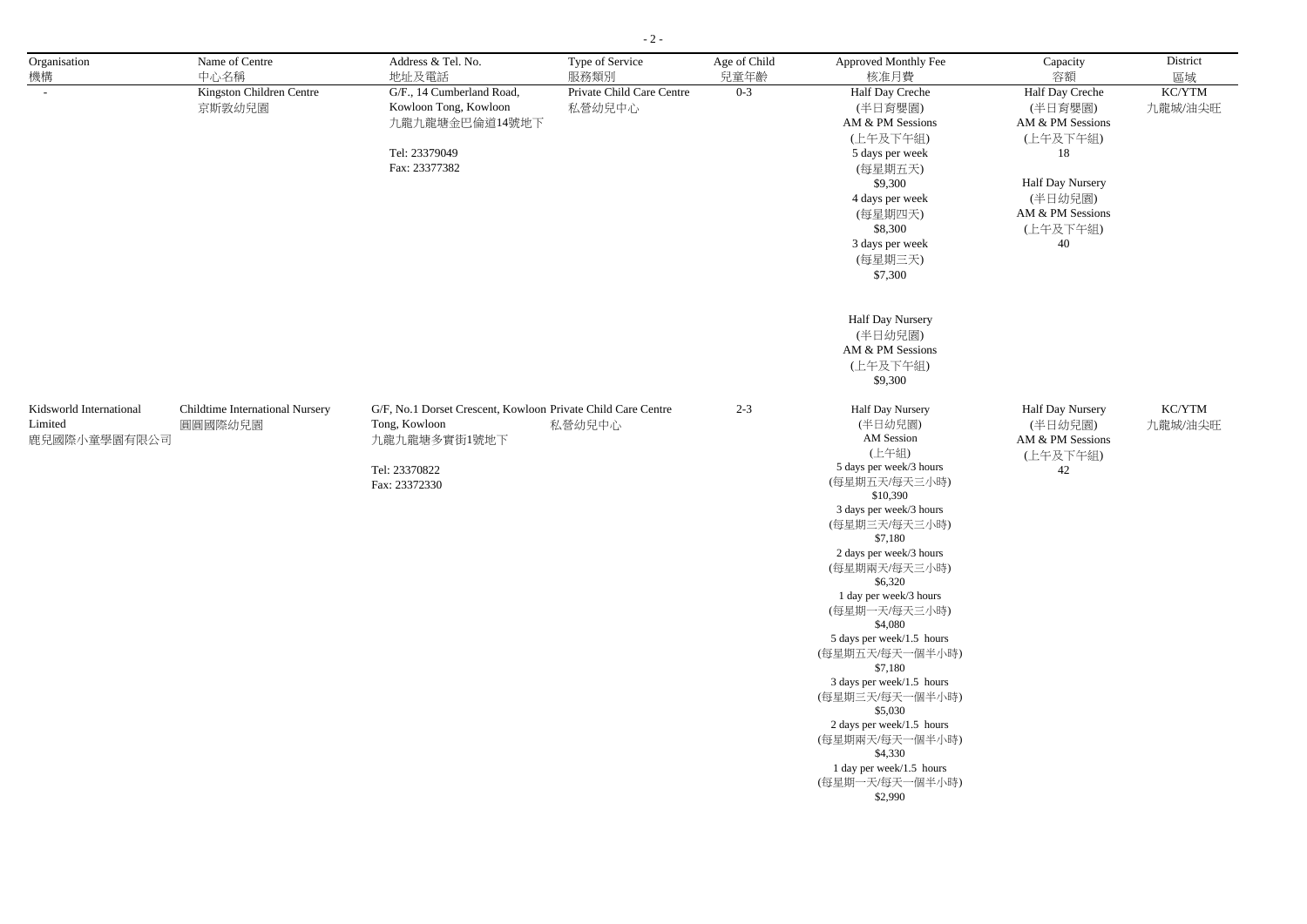| Organisation<br>機構                                                       | Name of Centre<br>中心名稱                                                    | Address & Tel. No.<br>地址及電話                                                                                                                     | Type of Service<br>服務類別                                                                                                   | Age of Child<br>兒童年齡 | Approved Monthly Fee<br>核准月費                                                                                                                                                                                                                                                                                                                                                                                                                                                                                                     | Capacity<br>容額                                                           | District<br>區域    |
|--------------------------------------------------------------------------|---------------------------------------------------------------------------|-------------------------------------------------------------------------------------------------------------------------------------------------|---------------------------------------------------------------------------------------------------------------------------|----------------------|----------------------------------------------------------------------------------------------------------------------------------------------------------------------------------------------------------------------------------------------------------------------------------------------------------------------------------------------------------------------------------------------------------------------------------------------------------------------------------------------------------------------------------|--------------------------------------------------------------------------|-------------------|
|                                                                          |                                                                           |                                                                                                                                                 |                                                                                                                           |                      | <b>Half Day Nursery</b><br>(半日幼兒園)<br>PM Session<br>(下午組)<br>5 days per week/3 hours<br>(每星期五天/每天三小時)<br>\$10,090<br>3 days per week/3 hours<br>(每星期三天/每天三小時)<br>\$6,890<br>2 days per week/3 hours<br>(每星期兩天/每天三小時)<br>\$6,120<br>1 day per week/3 hours<br>(每星期一天/每天三小時)<br>\$3,950<br>5 days per week/1.5 hours<br>(每星期五天/每天一個半小時)<br>\$6,960<br>3 days per week/1.5 hours<br>(每星期三天/每天一個半小時)<br>\$4,880<br>2 days per week/1.5 hours<br>(每星期兩天/每天一個半小時)<br>\$4,200<br>1 day per week/1.5 hours<br>(每星期一天/每天一個半小時)<br>\$2,900 |                                                                          |                   |
| Hong Kong Sheng Kung Hui<br>Welfare Council Limited<br>香港聖公會福利協會有限公<br>司 | Hong Kong Sheng Kung Hui St.<br>Thomas' Child Care Centre<br>香港聖公會聖多馬幼兒中心 | Units 101-108, G/F, Block 21,<br>Shek Kip Mei Estate, Sham Shui<br>Po, Kowloon<br>九龍深水埗石硤尾邨第21座地<br>下101至108室<br>Tel: 27784473<br>Fax: 27798188 | Aided Child Care Centre<br>資助幼兒中心<br>* Extended Hours Service<br>*延長時間服務<br>* Occasional Child Care<br>Service<br>*暫託幼兒服務 | $0 - 3$              | Day Creche<br>(日託育嬰園)<br>\$6,513<br>Day Nursery<br>(日託幼兒園)<br>\$4,915<br>* Extra charge<br>*另行收費                                                                                                                                                                                                                                                                                                                                                                                                                                 | Day Creche<br>(日託育嬰園)<br>48<br>Day Nursery<br>(日託幼兒園)<br>14              | SSP<br>深水埗        |
|                                                                          | Jordan Pak Hoi Nursery<br>佐敦北海幼兒園                                         | G/F, 16 Ferry Street, Yaumatei,<br>Kowloon<br>九龍油麻地渡船街16號地下<br>Tel: 27707776<br>Fax: 30106836                                                   | Private Child Care Centre<br>私營幼兒中心                                                                                       | $2 - 3$              | Half Day Nursery<br>(半日幼兒園)<br>AM & PM Sessions<br>(上午及下午組)<br>\$1,680                                                                                                                                                                                                                                                                                                                                                                                                                                                           | <b>Half Day Nursery</b><br>(半日幼兒園)<br>AM & PM Sessions<br>(上午及下午組)<br>16 | KC/YTM<br>九龍城/油尖旺 |

- 3 -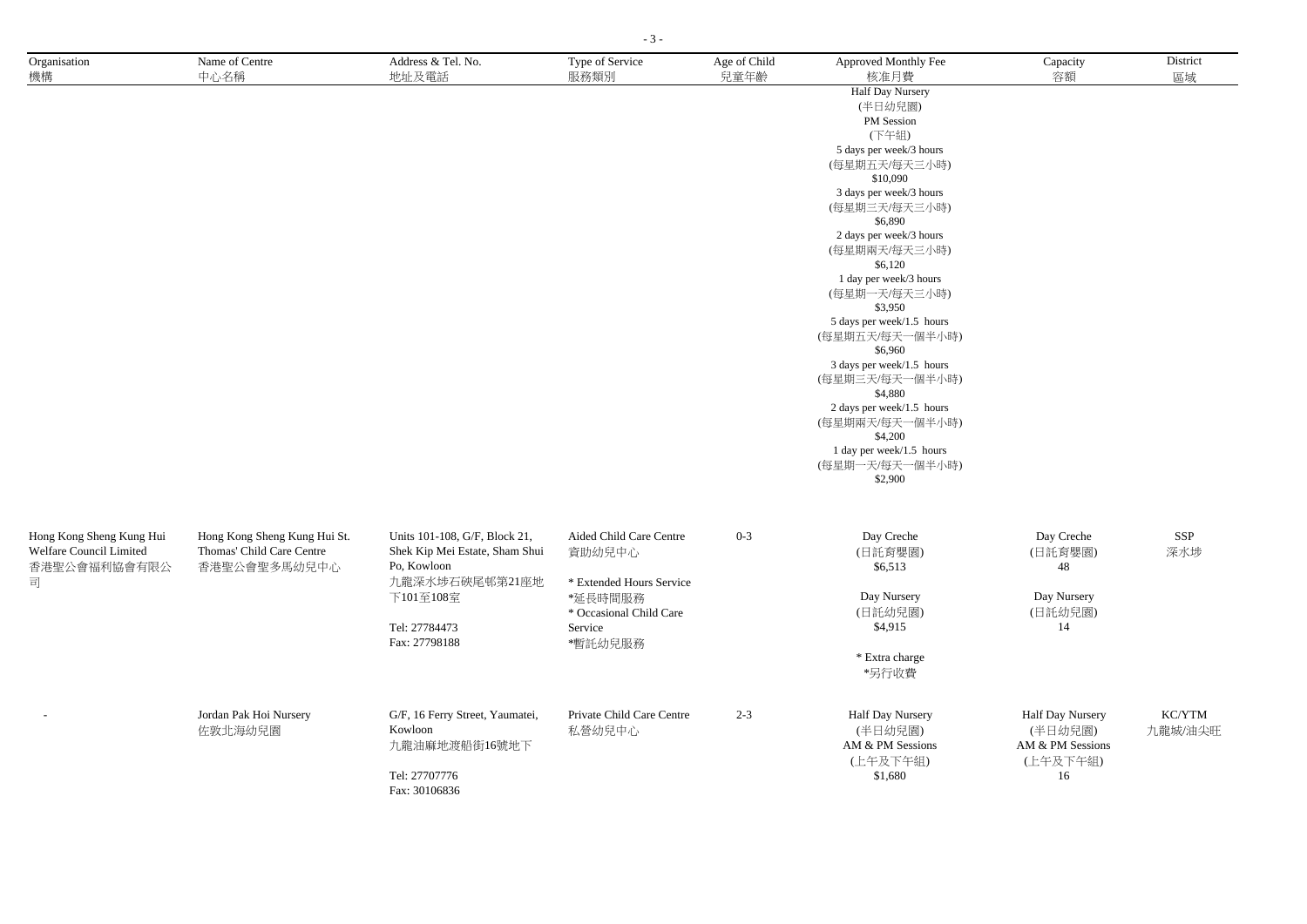| Organisation<br>機構                                             | Name of Centre<br>中心名稱                                                                                        | Address & Tel. No.<br>地址及電話                                                                                                                     | Type of Service<br>服務類別                                                                                                   | Age of Child<br>兒童年齡 | Approved Monthly Fee<br>核准月費       | Capacity<br>容額              | District<br>區域    |
|----------------------------------------------------------------|---------------------------------------------------------------------------------------------------------------|-------------------------------------------------------------------------------------------------------------------------------------------------|---------------------------------------------------------------------------------------------------------------------------|----------------------|------------------------------------|-----------------------------|-------------------|
| Hong Kong Society for the<br>Protection of Children<br>香港保護兒童會 | Hong Kong Society for the<br>Protection of Children Air Cargo<br>Community Day Creche<br>香港保護兒童會香港空運業界嬰<br>兒園 | 1/F & Portion of Penthouse, 387<br>Portland Street, Mong Kok,<br>Kowloon<br>九龍旺角砵蘭街387號一樓及<br>頂樓(部份)<br>Tel: 23915517<br>Fax: 23932879          | Aided Child Care Centre<br>資助幼兒中心<br>* Extended Hours Service<br>*延長時間服務<br>* Occasional Child Care<br>Service<br>*暫託幼兒服務 | $0 - 2$              | \$4,385<br>* Extra charge<br>*另行收費 | Day Creche<br>(日托育嬰園)<br>99 | KC/YTM<br>九龍城/油尖旺 |
| The Neighbourhood Advice-<br><b>Action Council</b><br>鄰舍輔導會    | The Neighbourhood Advice-Action<br>Council Sun Chui Day Creche<br>鄰舍輔導會新翠育嬰園                                  | G/F, Sun Kit House, Sun Chui<br>Estate, Shatin, N.T.<br>新界沙田新翠邨新傑樓地下<br>Tel: 26926733<br>Fax: 26928002                                          | Aided Child Care Centre<br>資助幼兒中心<br>* Extended Hours Service<br>*延長時間服務<br>* Occasional Child Care<br>Service<br>*暫託幼兒服務 | $0 - 2$              | \$6,369<br>* Extra charge<br>*另行收費 | Day Creche<br>(日托育嬰園)<br>72 | <b>ST</b><br>沙田   |
| Hong Kong Society for the<br>Protection of Children<br>香港保護兒童會 | Hong Kong Society for the<br>Protection of Children Esther Lee<br>Day Creche<br>香港保護兒童會利黃瑤璧日託嬰<br>兒園          | G/F, Hong Ming House, Wah<br>Ming Estate, Fanling, N.T.<br>新界粉嶺華明邨康明樓地下<br>Tel: 26822245<br>Fax: 26824999                                       | Aided Child Care Centre<br>資助幼兒中心<br>* Extended Hours Service<br>*延長時間服務<br>* Occasional Child Care<br>Service<br>*暫託幼兒服務 | $0 - 2$              | \$4,385<br>* Extra charge<br>*另行收費 | Day Creche<br>(日托育嬰園)<br>51 | TP/N<br>大埔/北      |
| The Chinese Rhenish Church<br>Hong Kong Synod<br>中華基督教禮賢會香港區會  | Yuen Long Rhenish Day Creche<br>禮賢會元朗嬰兒園                                                                      | Shop No. 112, 1/F, Tin Yiu<br>Shopping Centre, Tin Yiu<br>Estate, Tin Shui Wai, Yuen<br>Long, N.T.<br>新界元朗天水圍天耀邨天耀商<br>場一樓112號<br>Tel: 24458396 | Aided Child Care Centre<br>資助幼兒中心<br>* Extended Hours Service<br>*延長時間服務<br>* Occasional Child Care<br>Service<br>*暫託幼兒服務 | $0 - 2$              | \$5,667<br>* Extra charge<br>*另行收費 | Day Creche<br>(日托育嬰園)<br>64 | YL<br>元朗          |

Fax: 24461977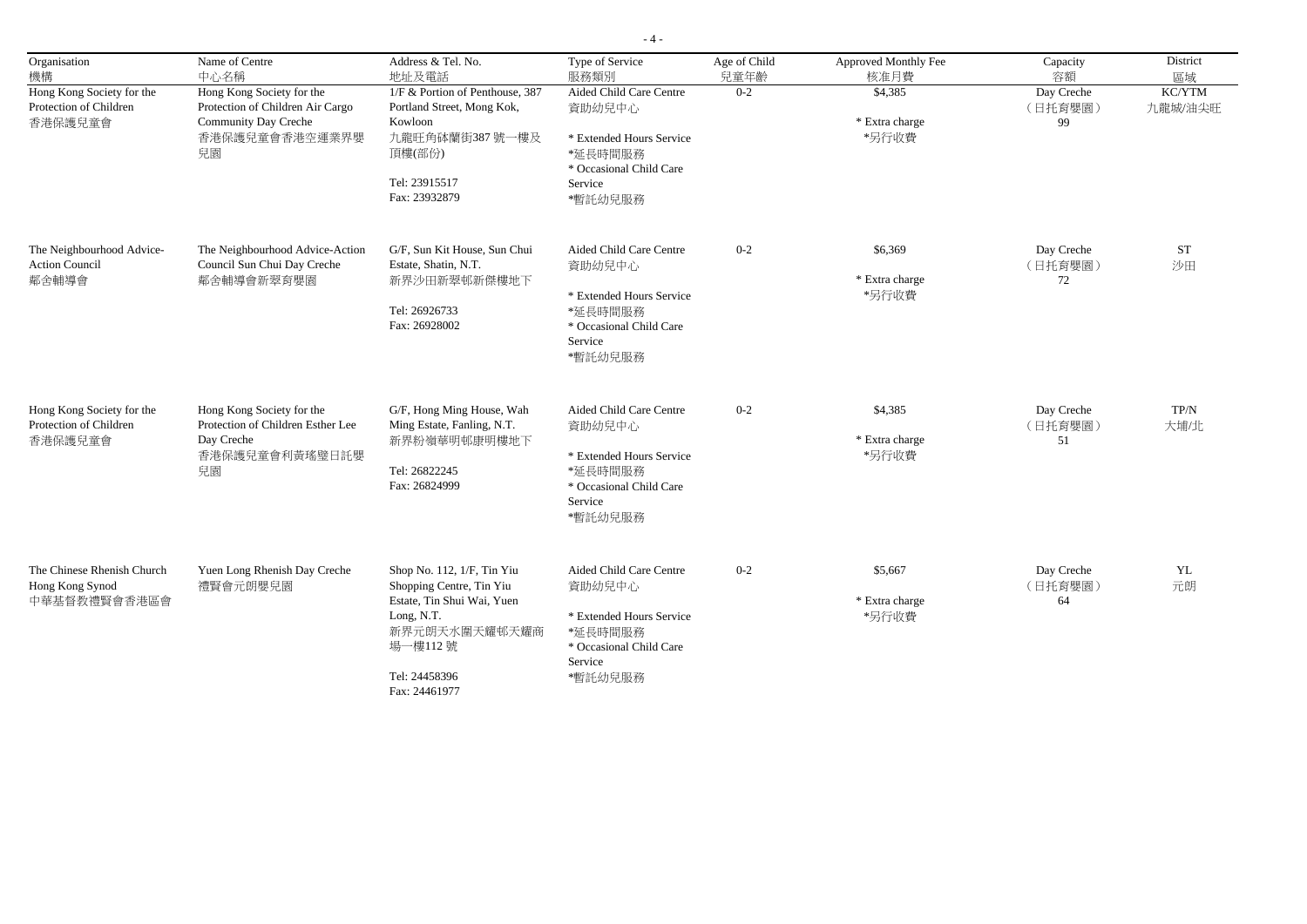| Organisation                                        | Name of Centre                                                    | Address & Tel. No.                                         | Type of Service                     | Age of Child    | Approved Monthly Fee                                            | Capacity                     | District        |
|-----------------------------------------------------|-------------------------------------------------------------------|------------------------------------------------------------|-------------------------------------|-----------------|-----------------------------------------------------------------|------------------------------|-----------------|
| 機構<br>Yan Chai Hospital                             | 中心名稱<br>Yan Chai Hospital C.C. Everitt Day                        | 地址及電話<br>Portion of 1/F, Yan Chai                          | 服務類別<br>Aided Child Care Centre     | 兒童年齡<br>$0 - 2$ | 核准月費<br>\$5,525                                                 | 容額<br>Day Creche             | 區域<br>TW/KwT    |
| 仁濟醫院                                                | Creche                                                            | <b>Hospital Multi-Services</b>                             | 資助幼兒中心                              |                 |                                                                 | (日托育嬰園)                      | 荃灣/葵青           |
|                                                     | 仁濟醫院艾王忠椒育嬰園                                                       | Complex, 18 Yan Chai Street,                               |                                     |                 | $\displaystyle{ \raisebox{0.6ex}{\scriptsize{*}}}$ Extra charge | 76                           |                 |
|                                                     |                                                                   | Tsuen Wan, N.T.<br>新界荃灣仁濟街18號仁濟醫院                          | * Extended Hours Service<br>*延長時間服務 |                 | *另行收費                                                           |                              |                 |
|                                                     |                                                                   | 綜合服務大樓一樓(部份)                                               | * Occasional Child Care             |                 |                                                                 |                              |                 |
|                                                     |                                                                   |                                                            | Service                             |                 |                                                                 |                              |                 |
|                                                     |                                                                   | Tel: 24399293<br>Fax: 24399360                             | *暫託幼兒服務                             |                 |                                                                 |                              |                 |
|                                                     | Parkview - Rhine Garden                                           | Podium Level 2, Tower 5, Rhine                             | Private Child Care Centre           | $2 - 3$         | Half Day Nursery                                                | Half Day Nursery             | TW/KwT          |
|                                                     | <b>International Nursery</b><br>栢基海韻國際幼兒園                         | Garden, 38 Castle Peak Road,<br>Sham Tseng, Tsuen Wan, New | 私營幼兒中心                              |                 | (半日幼兒園)<br>AM Session                                           | (半日幼兒園)<br>AM & PM Sessions  | 荃灣/葵青           |
|                                                     |                                                                   | Territories                                                |                                     |                 | (上午組)                                                           | (上午及下午組)                     |                 |
|                                                     |                                                                   | 新界荃灣深井青山公路38號海<br>韻花園五座平台二樓                                |                                     |                 | <b>Local Class</b><br>(本地班)                                     | 84                           |                 |
|                                                     |                                                                   | Tel: 24962080                                              |                                     |                 | \$4,654                                                         |                              |                 |
|                                                     |                                                                   | Fax: 24962002                                              |                                     |                 | PM Session                                                      |                              |                 |
|                                                     |                                                                   |                                                            |                                     |                 | (下午組)                                                           |                              |                 |
|                                                     |                                                                   |                                                            |                                     |                 | <b>Local Class</b><br>(本地班)                                     |                              |                 |
|                                                     |                                                                   |                                                            |                                     |                 | \$4,518                                                         |                              |                 |
|                                                     |                                                                   |                                                            |                                     |                 | <b>International Class</b>                                      |                              |                 |
|                                                     |                                                                   |                                                            |                                     |                 | (國際班)<br>\$4,886                                                |                              |                 |
|                                                     |                                                                   |                                                            |                                     |                 |                                                                 |                              |                 |
| Hong Kong Sheng Kung Hui<br>Welfare Council Limited | Hong Kong Sheng Kung Hui Lady<br>MacLehose Centre Joyful Children | Portion of 3/F, 22 Wo Yi Hop<br>Road, Kwai Chung, New      | Aided Child Care Centre<br>資助幼兒中心   | $0 - 3$         | Full Day Creche<br>(全日育嬰園)                                      | Full Day Creche<br>(全日育嬰園)   | TW/KwT<br>荃灣/葵青 |
| 香港聖公會福利協會有限公<br>司                                   | World<br>香港聖公會麥理浩夫人中心趣智<br>成長樂園                                   | Territories<br>新界葵涌和宜合道22號3樓(部                             | * Extended Hours Service            |                 | \$4,791                                                         | 32                           |                 |
|                                                     |                                                                   | 份)<br>*延長時間服務                                              |                                     |                 | <b>Half Day Nursery</b>                                         | <b>Half Day Nursery</b>      |                 |
|                                                     |                                                                   |                                                            | * Occasional Child Care             |                 | (半日幼兒園)                                                         | (半日幼兒園)                      |                 |
|                                                     |                                                                   | Tel: 24235496<br>Fax: 26199657                             | Service<br>*暫託幼兒服務                  |                 | AM & PM Sessions<br>(上午及下午組)                                    | AM & PM Sessions<br>(上午及下午組) |                 |
|                                                     |                                                                   |                                                            |                                     |                 | 5 days per week                                                 | 14                           |                 |
|                                                     |                                                                   |                                                            |                                     |                 | (每星期五天)<br>\$1,916                                              |                              |                 |
|                                                     |                                                                   |                                                            |                                     |                 | 3 days per week                                                 |                              |                 |
|                                                     |                                                                   |                                                            |                                     |                 | (每星期三天)<br>\$1,150                                              |                              |                 |
|                                                     |                                                                   |                                                            |                                     |                 | 1 day per week                                                  |                              |                 |
|                                                     |                                                                   |                                                            |                                     |                 | (每星期一天)<br>\$383                                                |                              |                 |
|                                                     |                                                                   |                                                            |                                     |                 | * Extra charge                                                  |                              |                 |
|                                                     |                                                                   |                                                            |                                     |                 | *另行收費                                                           |                              |                 |

- 5 -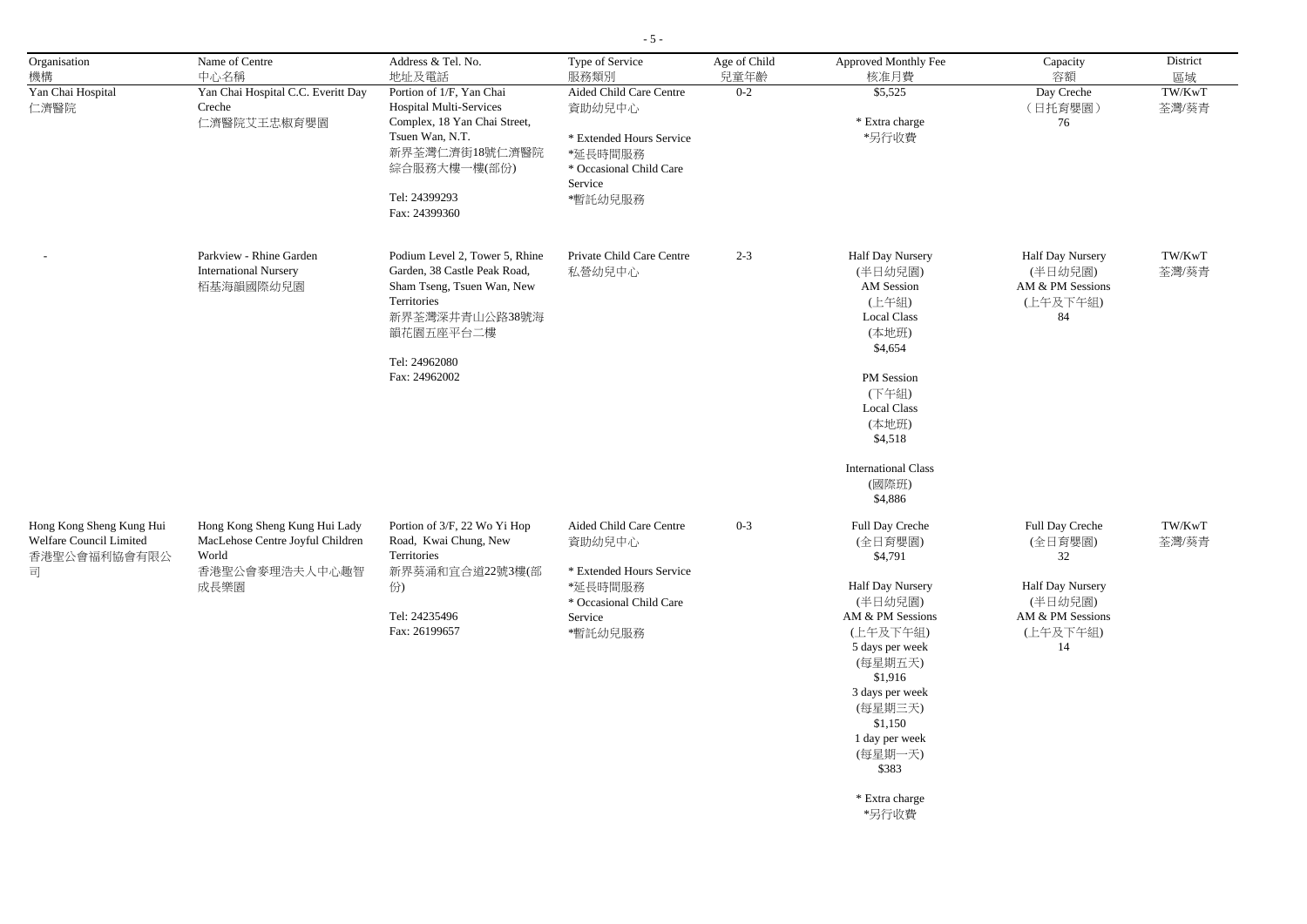- 6 -

| Organisation<br>機構                                          | Name of Centre<br>中心名稱                                                     | Address & Tel. No.<br>地址及電話                                                                                                                                                                     | Type of Service<br>服務類別                                                                                                   | Age of Child<br>兒童年齡 | Approved Monthly Fee<br>核准月費                                                  | Capacity<br>容額                                                                               | District<br>區域    |
|-------------------------------------------------------------|----------------------------------------------------------------------------|-------------------------------------------------------------------------------------------------------------------------------------------------------------------------------------------------|---------------------------------------------------------------------------------------------------------------------------|----------------------|-------------------------------------------------------------------------------|----------------------------------------------------------------------------------------------|-------------------|
| The Neighbourhood Advice-<br><b>Action Council</b><br>鄰舍輔導會 | The Neighbourhood Advice-Action<br>Council Yau Oi Day Creche<br>鄰舍輔導會友愛育嬰園 | Unit 101-105, G/F, Oi Tak<br>House, Yau Oi Estate, Tuen<br>Mun, N.T.<br>新界屯門友愛邨愛德樓101至<br>105室地下<br>Tel: 24414866<br>Fax: 24416045                                                              | Aided Child Care Centre<br>資助幼兒中心<br>* Extended Hours Service<br>*延長時間服務<br>* Occasional Child Care<br>Service<br>*暫託幼兒服務 | $0 - 2$              | \$6,700<br>* Extra charge<br>*另行收費                                            | Day Creche<br>(日托育嬰園)<br>64                                                                  | TM<br>屯門          |
|                                                             | Cannan Nursery (Siu Sai Wan)<br>迦南幼兒園(小西灣)                                 | Portion of G/F., Fullview<br>Garden, 18 Siu Sai Wan Road,<br>Siu Sai Wan, Hong Kong<br>香港小西灣小西灣道18號富景<br>花園地下部份<br>Tel: 25058202<br>Fax: 25052992                                               | Private Child Care Centre<br>私營幼兒中心                                                                                       | $2 - 3$              | Half Day Nursery<br>(半日幼兒園)<br>AM & PM Sessions<br>(上午及下午組)<br>\$4,348        | <b>Half Day Nursery</b><br>(半日幼兒園)<br>AM Session<br>(上午組)<br>98<br>PM Session<br>(下午組)<br>98 | E/W<br>東/灣仔       |
|                                                             | Cannan Nursery (Kowloon Tong)<br>迦南幼兒園(九龍塘)                                | G/F., 9 & 11 Cumberland Road,<br>Kowloon Tong, Kowloon<br>九龍九龍塘金巴倫道9及11號<br>地下<br>Tel: 23383262<br>Fax: 23362973                                                                                | Private Child Care Centre<br>私營幼兒中心                                                                                       | $2 - 3$              | Half Day Nursery<br>(半日幼兒園)<br>AM & PM Sessions<br>(上午及下午組)<br>\$5,763        | Half Day Nursery<br>(半日幼兒園)<br>AM & PM Sessions<br>(上午及下午組)<br>230                           | KC/YTM<br>九龍城/油尖旺 |
|                                                             | Cannan Nursery (Laguna City)<br>迦南幼兒園(麗港城)                                 | Portion of Lower Ground Floor<br>1, Kindergarten, Site B, Laguna<br>City, 91 Cha Kwo Ling Road,<br>Kwun Tong, Kowloon<br>九龍觀塘茶果嶺道91號麗港城<br>第二期地下低層一樓幼稚園部<br>分<br>Tel: 27170078<br>Fax: 23471699 | Private Child Care Centre<br>私營幼兒中心                                                                                       | $2 - 3$              | Half Day Nursery<br>(半日幼兒園)<br>AM & PM Sessions<br>(上午及下午組)<br>\$4,892        | Half Day Nursery<br>(半日幼兒園)<br>AM & PM Sessions<br>(上午及下午組)<br>108                           | KT<br>觀塘          |
|                                                             | Cannan Nursery (Whampoa<br>Garden)<br>迦南幼兒園(黃埔花園)                          | Part of the Portion of G/F,<br>Banyan Mansion, Commercial<br>Podium, Site 10, Whampoa<br>Garden, Hung Hom, Kowloon<br>九龍紅磡黃埔花園第十期綠榕<br>苑地下部份<br>Tel: 23303336<br>Fax: 29540896                  | Private Child Care Centre<br>私營幼兒中心                                                                                       | $2 - 3$              | <b>Half Day Nursery</b><br>(半日幼兒園)<br>AM & PM Sessions<br>(上午及下午組)<br>\$4,995 | <b>Half Day Nursery</b><br>(半日幼兒園)<br>AM & PM Sessions<br>(上午及下午組)<br>140                    | KC/YTM<br>九龍城/油尖旺 |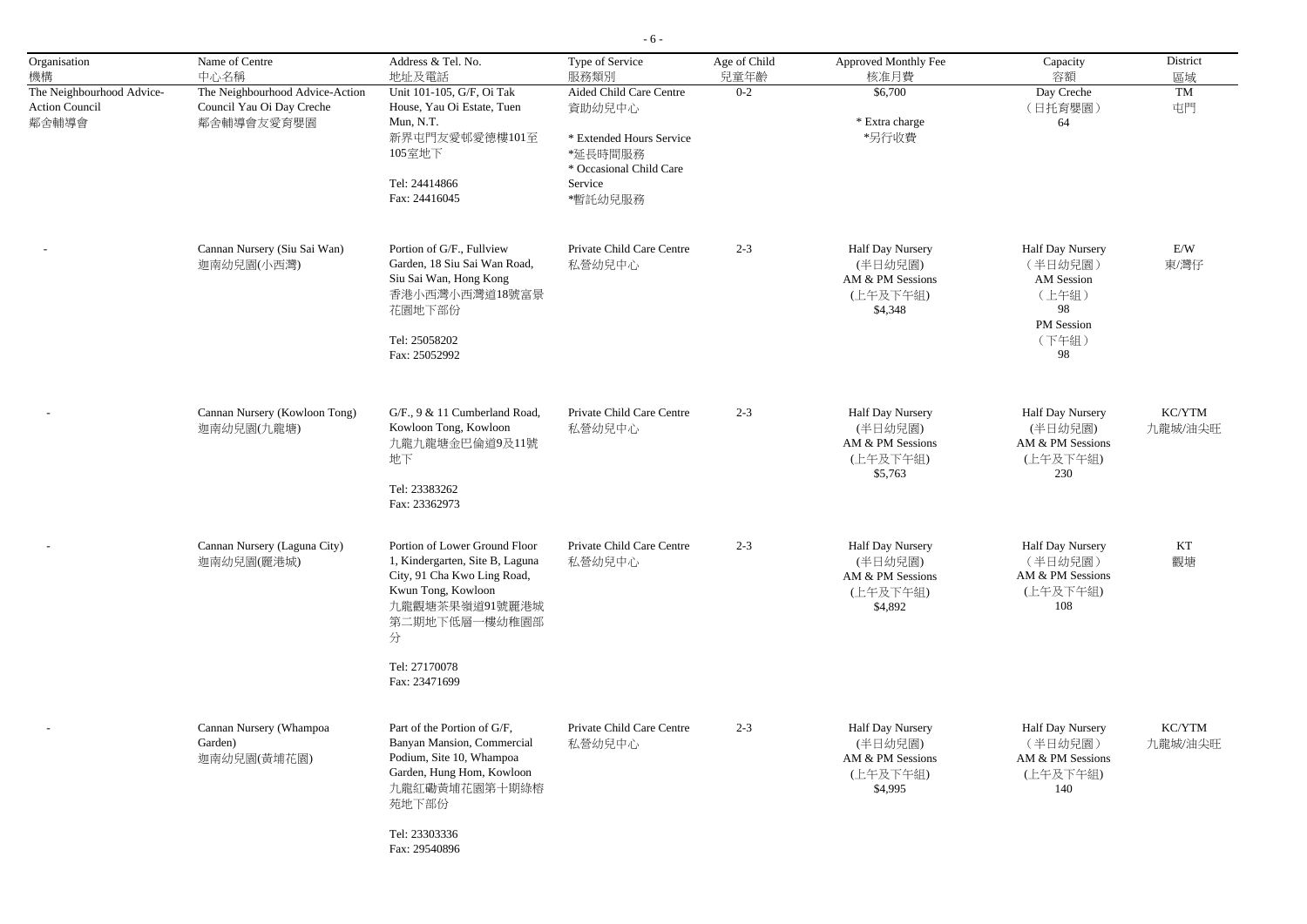- 7 -

| Organisation                            | Name of Centre                                           | Address & Tel. No.                                                                                                         | Type of Service                                                 | Age of Child | Approved Monthly Fee                                                       | Capacity                                        | District                |
|-----------------------------------------|----------------------------------------------------------|----------------------------------------------------------------------------------------------------------------------------|-----------------------------------------------------------------|--------------|----------------------------------------------------------------------------|-------------------------------------------------|-------------------------|
| 機構                                      | 中心名稱                                                     | 地址及電話                                                                                                                      | 服務類別                                                            | 兒童年齡         | 核准月費                                                                       | 容額                                              | 區域                      |
|                                         | Cannan Nursery (Central)<br>迦南幼兒園(中環)                    | 1/F Front, 99 Caine Road,<br>Central, Hong Kong<br>香港中環堅道99號一樓前座                                                           | Private Child Care Centre<br>私營幼兒中心                             | $2 - 3$      | Half Day Nursery<br>(半日幼兒園)<br>AM & PM Sessions                            | Half Day Nursery<br>(半日幼兒園)<br>AM & PM Sessions | $\rm CW/S/I$<br>中西/南/離島 |
|                                         |                                                          | Tel: 25599944<br>Fax: 25599806                                                                                             |                                                                 |              | (上午及下午組)<br>\$6,250                                                        | (上午及下午組)<br>81                                  |                         |
| Hong Kong Christian Service<br>香港基督教服務處 | <b>Airport Preschool</b><br>機場幼兒園                        | Room 1, G/F, 1 Sky Plaza Road,<br>Airport World Trade Centre,<br>Hong Kong International<br>Airport, Chek Lap Kok, Lantau, | Non-profit making<br>Child Care Centre<br>非牟利幼兒中心               | $0 - 3$      | Full Day Creche<br>(全日育嬰園)<br>\$3,760                                      | Full Day Creche<br>(全日育嬰園)<br>22                | CW/S/I<br>中西/南/離島       |
|                                         |                                                          | Hong Kong<br>香港大嶼山赤鱲角香港國際機<br>場翔天路1號機場世貿中心地<br>下1號室                                                                        | * Extended Hours Service<br>*延長時間服務<br>#* Occasional Child Care |              | Full Day Nursery<br>(全日幼兒園)<br>\$3,760                                     | <b>Full Day Nursery</b><br>(全日幼兒園)<br>24        |                         |
|                                         |                                                          | Tel: 2253 6655                                                                                                             | Service<br>#*暫託幼兒服務                                             | $#0-2$       | * Extra charge<br>*另行收費                                                    |                                                 |                         |
|                                         |                                                          | Fax: 2253 6138                                                                                                             |                                                                 |              |                                                                            |                                                 |                         |
|                                         | Telford Gardens Infant and Toddler<br>Playland<br>德福嬰幼樂園 | Part of Level 2, Telford Gardens,<br>33 Wai Yip Street, Kowloon<br>Bay, Kowloon.                                           | Private Child Care Centre<br>私營幼兒中心                             | $0 - 3$      | Full Day Creche<br>(全日育嬰園)<br>\$10,650                                     | Full Day Creche<br>(全日育嬰園)<br>17                | KT<br>觀塘                |
|                                         |                                                          | 九龍九龍灣偉業街33號德福花<br>園二樓平台(部份)                                                                                                | * Extended Hours Service<br>*延長時間服務                             |              | Full Day Nursery (Local Class)<br>(全日幼兒園)(本地班)<br>\$9,026                  | Full Day Nursery<br>(全日幼兒園)<br>14               |                         |
|                                         |                                                          | Tel: 27575749<br>Fax: 23052242                                                                                             |                                                                 |              | Full Day Nursery (International Class)<br>(全日幼兒園)(國際班)<br>\$10,396         | Half Day Nursery<br>(半日幼兒園)<br>AM & PM Sessions |                         |
|                                         |                                                          |                                                                                                                            |                                                                 |              | Half Day Nursery (Local Class)<br>(半日幼兒園)(本地班)<br>AM & PM Sessions         | (上午及下午組)<br>31                                  |                         |
|                                         |                                                          |                                                                                                                            |                                                                 |              | (上午及下午組)<br>\$5,500                                                        |                                                 |                         |
|                                         |                                                          |                                                                                                                            |                                                                 |              | Half Day Nursery (International Class)<br>(半日幼兒園)(國際班)<br>AM & PM Sessions |                                                 |                         |
|                                         |                                                          |                                                                                                                            |                                                                 |              | (上午及下午組)<br>\$6,300                                                        |                                                 |                         |
|                                         |                                                          |                                                                                                                            |                                                                 |              | * Extra charge<br>*另行收費                                                    |                                                 |                         |